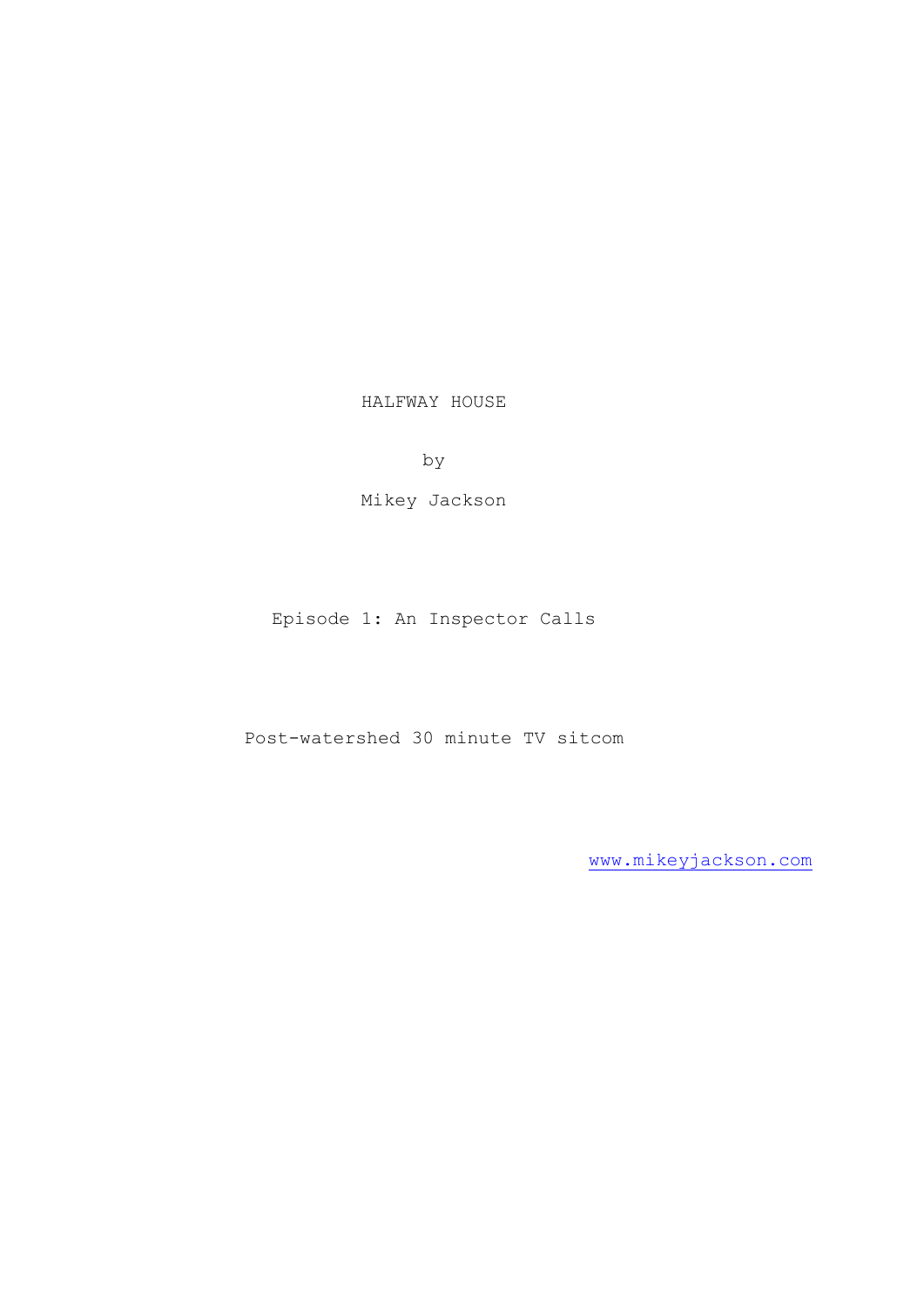FADE IN:

## **INT. LOUNGE - DAY**

MADDY HALFWAY relaxes on the sofa, reading a novel.

An awkward looking BARRY SHINGLES shuffles in via the far door (leading upstairs which we never see) with his trousers and pants round his ankles, his modesty saved by a long shirt. He eyes MADDY like a lost child. Coughs to gain her attention. MADDY looks his way and rolls her eyes.

> MADDY Barry, what are you doing?

BARRY We've run out of toilet paper.

BARRY'S vocal tone is child-like and mumbly. Typical immature big kid in an adult's body.

> MADDY I can't do anything about that until Vincent comes home with the shopping. And for God's sake, cover yourself up.

BARRY I can't. My bum's dirty. Oh, and you know you really hate it when I leave those brown pebble-dashy bits all over

the pan.

#### MADDY

Yesssss.

BARRY It's happened again. Sorry.

MADDY'S face is an absolute picture of incredulity.

MADDY I once had high hopes for Halfway House. And then you arrived.

BARRY Aw, thanks, Maddy. You say the nicest things. -- Can I use the pages you've already read as toilet paper?

MADDY lets out a weighty huff of disapproval as she reluctantly tears out the pages. BARRY shuffles closer and takes possession of the makeshift bogroll sheets.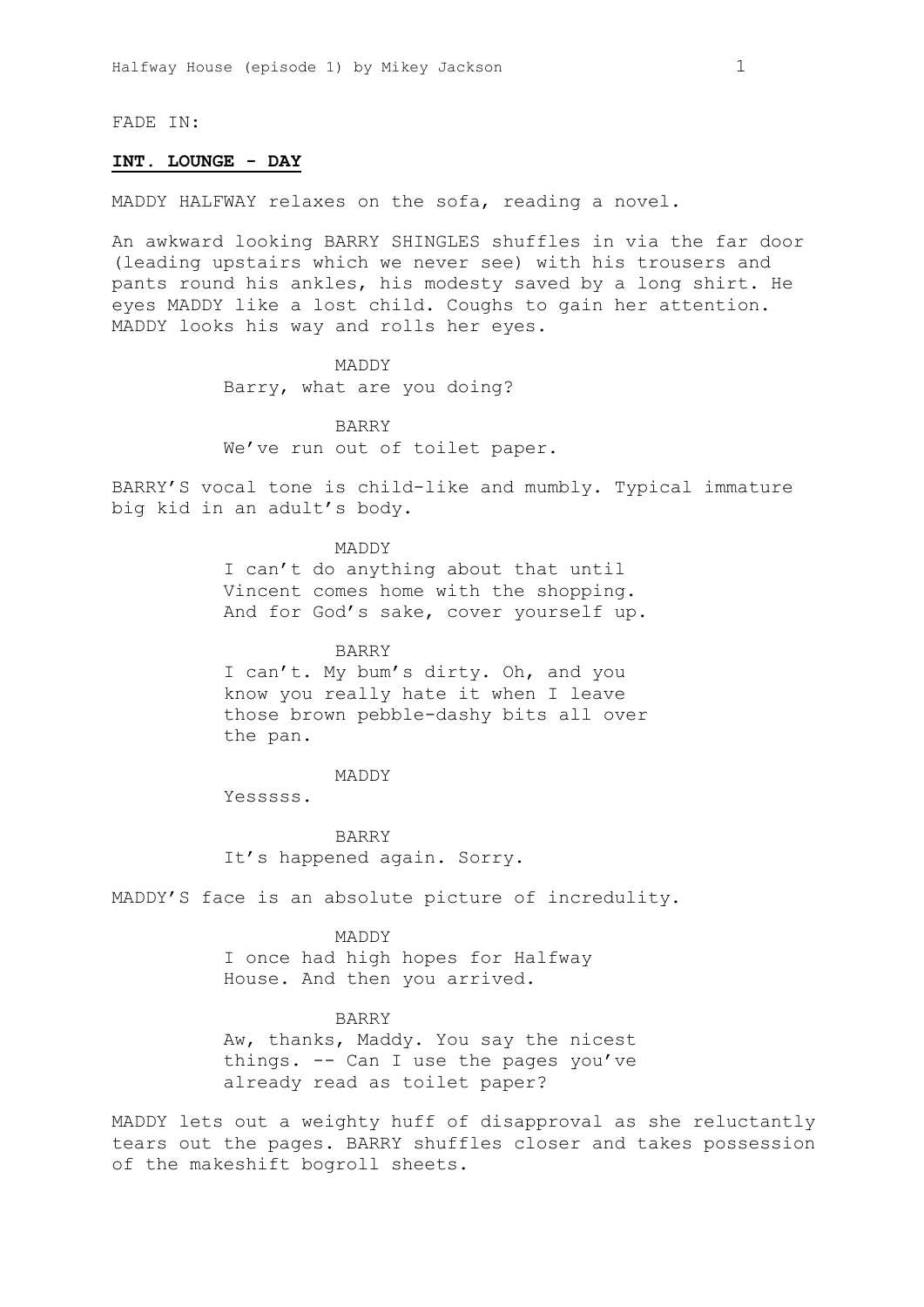BARRY Thanks. Good book?

MADDY Get back to that lavatory and wipe your dirty bottom! Now!

BARRY'S been told. He nods and shuffles back towards the far door. He then pauses. Thinks about it. Looks back at her.

BARRY

Maddy. Is there any chance in the foreseeable future of me getting my willy wet in your lady tunnel?

MADDY Don't be so disgusting, of course not!

BARRY

Right. In that case, while I'm in the toilet, I might as well have a wank at the same time.

MADDY'S face, absolute picture number two.

MADDY Just for the record, I will never have sex with you. It's unethical.

BARRY Why? Because you're my therapist?

MADDY No. Because you're a minger.

BARRY Huh, I'll have you know I've got a girlfriend.

MADDY Yes. An imaginary girlfriend. That's why I'm your therapist.

BARRY Oh, please, Maddy. My willy's tingling.

It doesn't have to last long. Just a quick bonk on the sofa.

Saved by the front door bursting open. Enter VINCENT SPLOSH, drunk as a skunk. And I mean really, really drunk. MADDY stands up, arms crossed, not best pleased, as VINCENT staggers along, failing miserably in the act of sobriety pretence.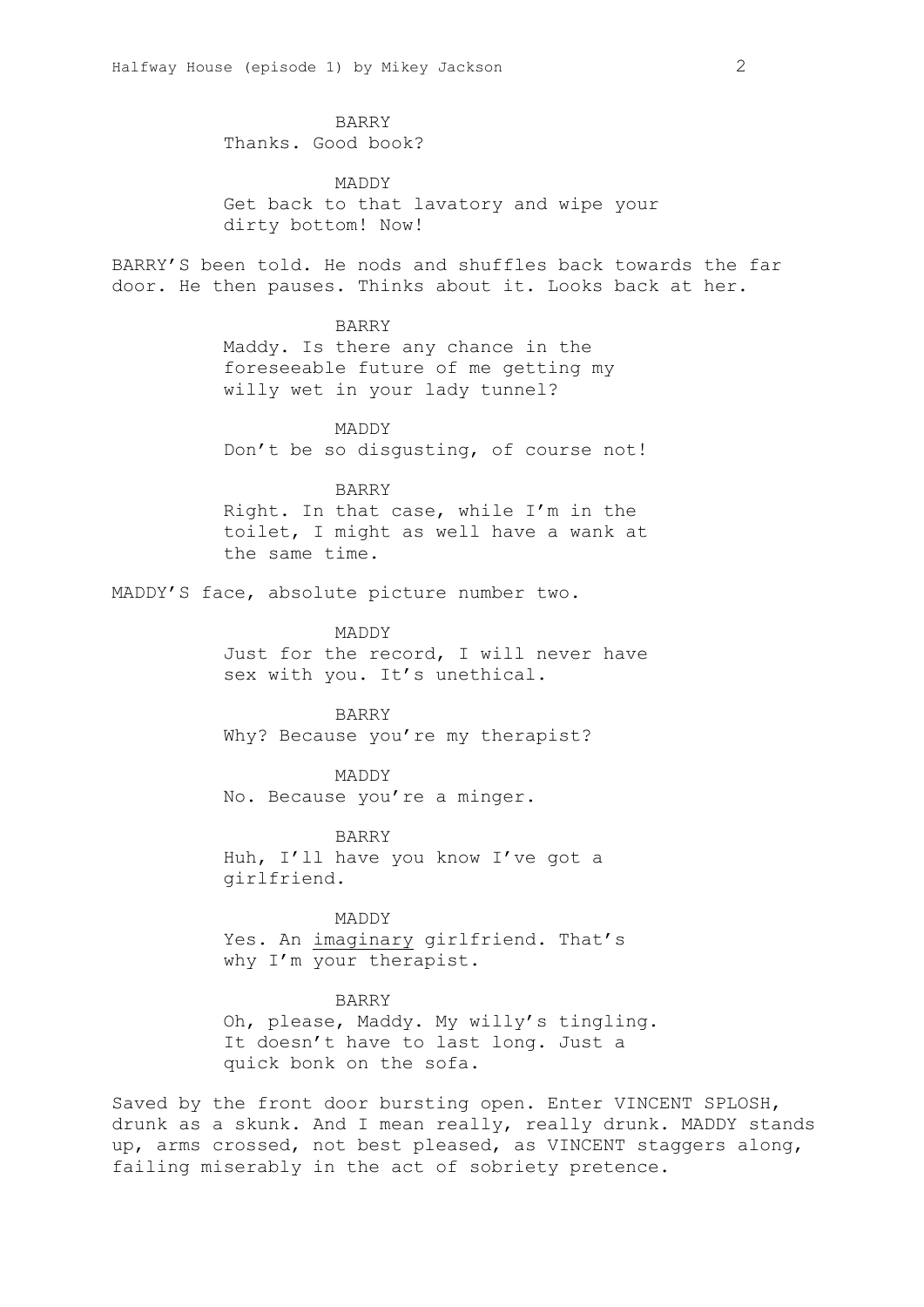Let's have him do an overly exaggerated wobble-lap around the sofa as the other two look on. Once his lap is spent, VINCENT double takes at BARRY'S bare legs, then throws an unsure glance at MADDY.

#### VINCENT

Not interrupting anything, am I?

We notice a permanent drunken slur to VINCENT'S voice.

MADDY You're drunk again.

VINCENT I might have had a sociable half.

MADDY Vincent, you shouldn't binge like this. You're a recovering alcoholic.

VINCENT Recovering? I never even knew I was ill.

MADDY Sit down before you fall down. And Barry. Clean yourself up. Now!

BARRY exits through the far door. VINCENT plonks himself down on the sofa. MADDY sits beside him, then realises –-

> MADDY Vincent. Where's the shopping?

VINCENT What shopping?

MADDY The shopping I sent you out to buy. I gave you ten pounds.

VINCENT Oh. Do you mean that tenner I put on a horse?

MADDY I bloody well hope not.

VINCENT Never fear. I bring good news.

MADDY You mean the horse won?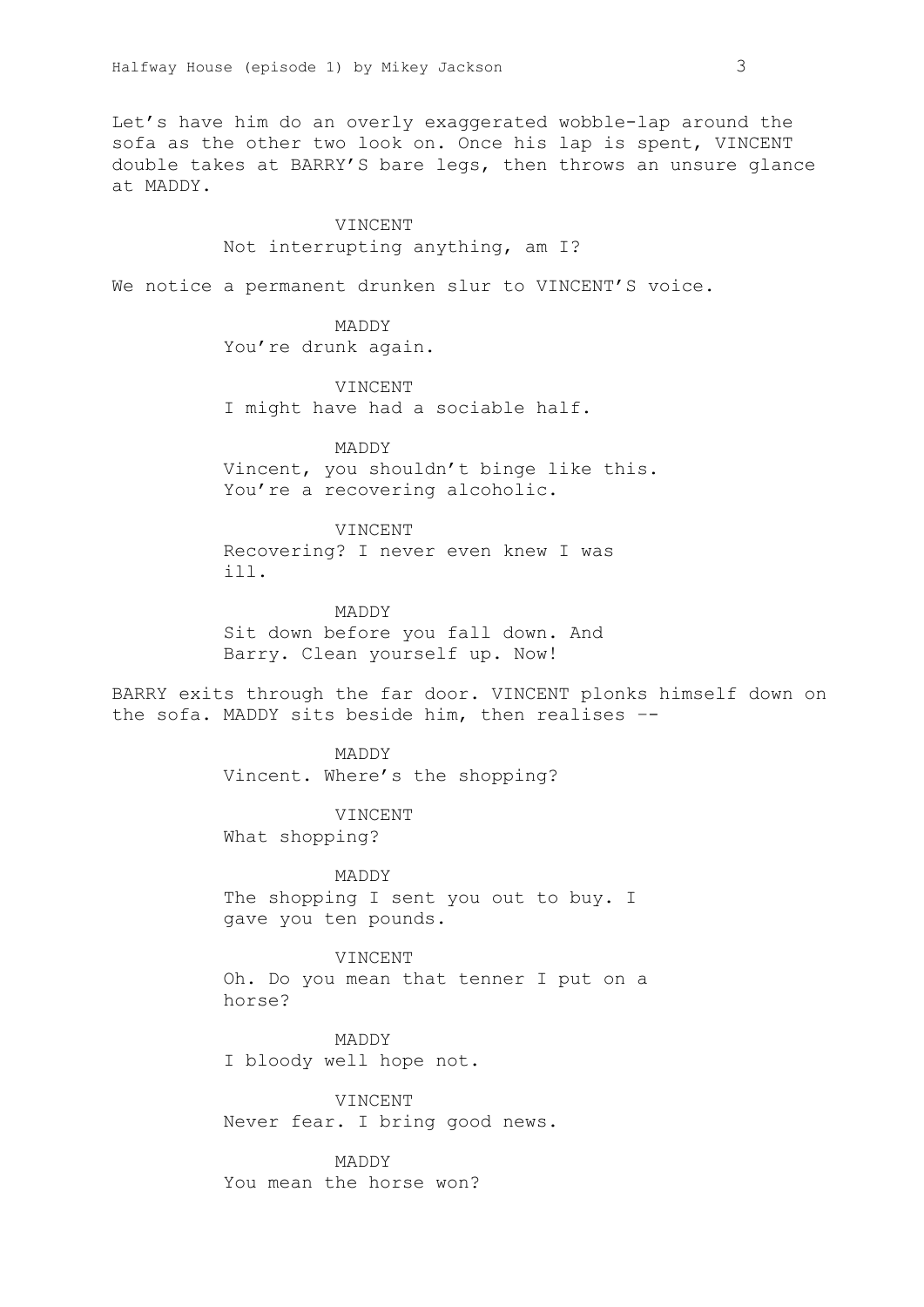VINCENT Um. Not quite. It had to be shot in the stalls.

MADDY (with a groan) So what is the good news?

# VINCENT

On the way home, I found a fiver. It was in a hat on the pavement, next to a sleeping homeless person.

MADDY Riiiight. And did you manage to buy anything with that?

VINCENT I certainly did.

VINCENT dives a hand into his inside jacket pocket and –- wait for it –- pulls out a half bottle of vodka.

> VINCENT Dah-nahhhh! Isn't she a beauty?

MADDY What on Earth made you buy that?

#### VINCENT

It was three quid off. You know me, I can never resist a bargain.

MADDY

Are you telling me you never bought any shopping at all?

# VINCENT

Yes. This.

MADDY I meant real shopping. As in food.

VINCENT

Um. No. Should I have done?

#### MADDY

Oh, brilliant. It'll be so much fun pouring vodka over one cornflake each.

VINCENT

Ahhhh. Welcome to my world.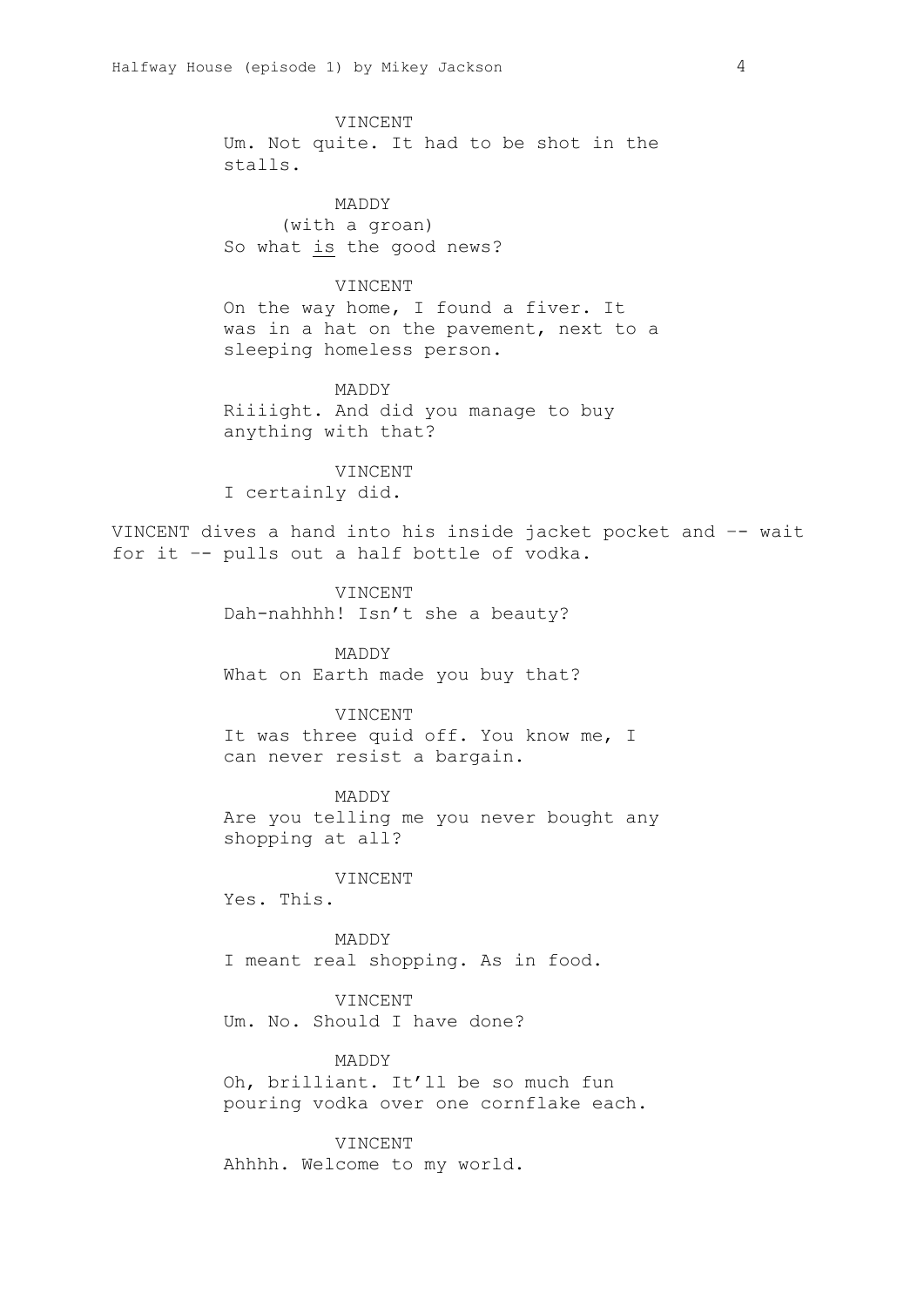MADDY That's it, I've had enough! Go hungry for all I care!

Livid, MADDY takes to her feet. A sharp exit through the door to the kitchen. SLAM! VINCENT plucks a drinking straw out of one pocket. He pops it in the vodka bottle and sucks through it.

BARRY returns, trousers now in the correct place. He joins VINCENT on the sofa.

VINCENT

Maddy's in a right old mood. Have you been begging her for sex again?

BARRY

Afraid so.

#### VINCENT

Ah. That's what it'll be then. Tell me. Exactly how many times have you tried it on with her?

#### BARRY

At last count, five hundred and fiftysix attempts.

## VINCENT

And how many times has she actually opened her legs for you?

# BARRY

At last count... never. I think she's playing hard to get.

VINCENT continues his vodka sucking between exchanges.

## VINCENT

You really need to stop chasing women who show you zero interest. I did.

# BARRY

Yeah, only because they filed injunctions against you. With me, it's harmless flirtation.

# VINCENT

Barry, you're an ex-stalker. Flirtation from you is never harmless.

BARRY It's just a bit of fun.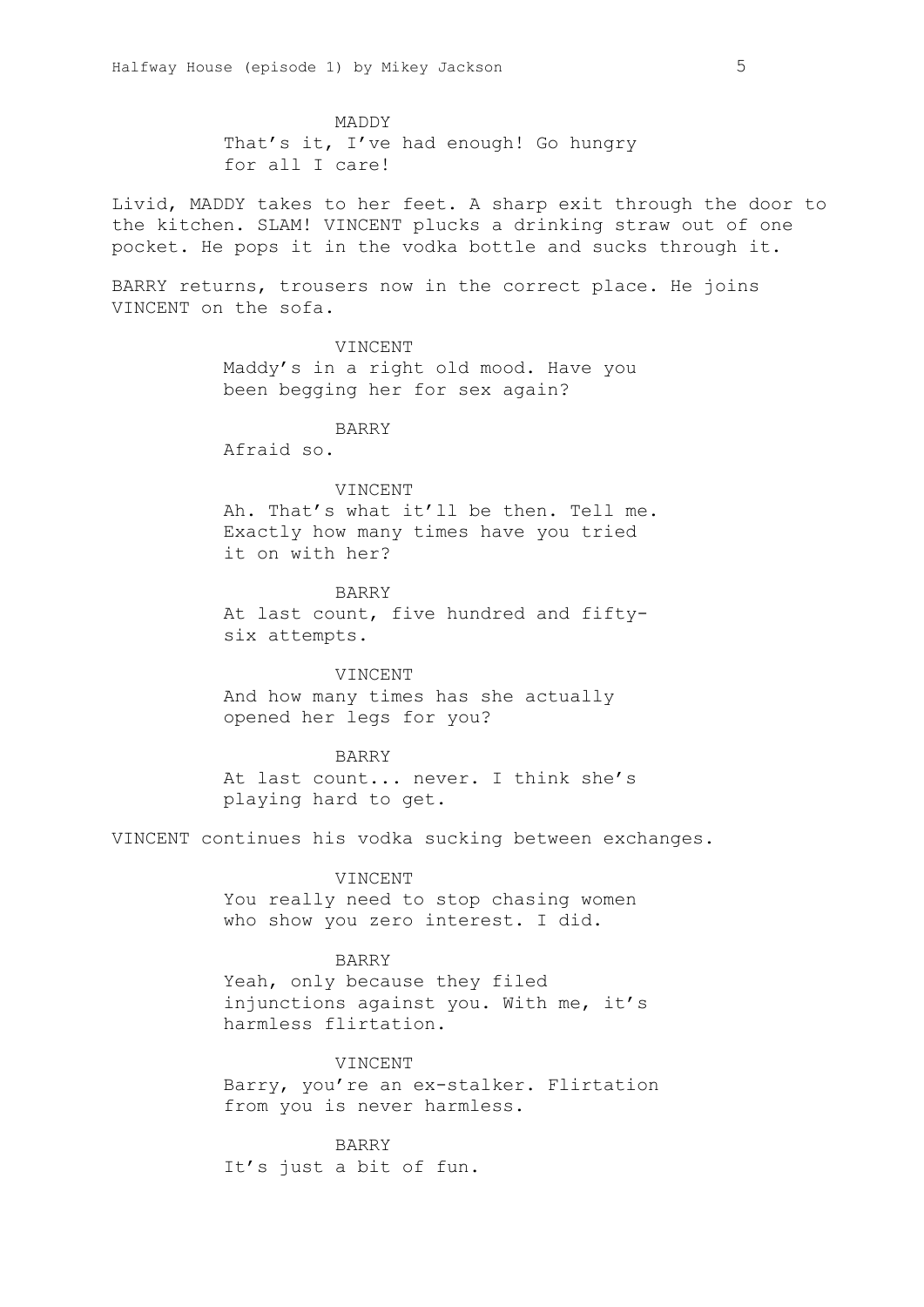VINCENT

I don't think your girlfriend would see it like that.

BARRY

Who, Imogen?

# VINCENT

Yes. Imogen. Why, how many other imaginary girlfriends have you got?

### BARRY

I think she's gone a bit cold on me. She hasn't shown her face for days. Do you reckon somebody else is seeing her?

# VINCENT

Nope.

BARRY How can you be so sure?

VINCENT Because nobody else can.

#### BARRY

I don't ask for much in life. My only ambition is to shag Imogen. Trouble is, she always says she's washing her hair. She must have the cleanest follicles in the world.

VINCENT

Well, my ambition is to drink Scotland completely dry of whisky. But I doubt that will ever happen.

BARRY Eh? You did that last year.

VINCENT Did I? I don't remember.

## BARRY

Of course you don't. You were comatose for three months.

# VINCENT Ahhhhh. Happy days.

VINCENT chucks away the straw. Swigs at the vodka instead.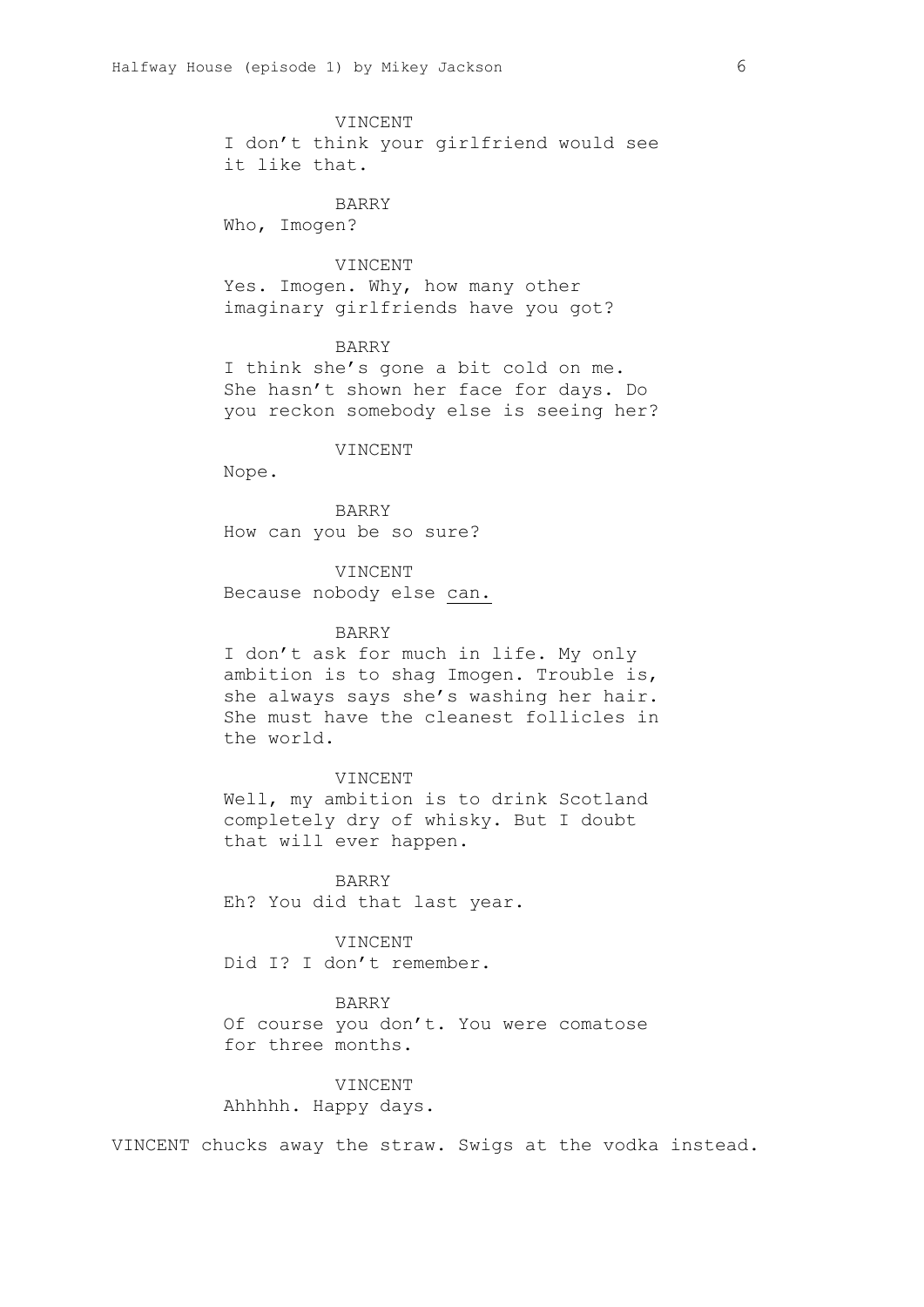BARRY

See? Everybody gets what they want except me. I imagine myself a girlfriend and what do I get? A frigid bitch who refuses to show me her fur burger.

# VINCENT

True. But that's probably down to you being such an unfanciable wanker.

# BARRY

Oh, thanks. I thought you were my best friend.

#### VINCENT

Only when it's your round. –- Look. Barry. Forget women. Find yourself some blokey mates. They never let you down. Take my old pal Silent Sam. Never a crossed word.

BARRY Only because he's a mute.

# VINCENT Hey, I've been studying his special brand of sign language. I'll show you a few of his moves.

VINCENT stands up, wobbling a bit. He simulates holding a pint glass, raising it to his mouth and back down again.

> VINCENT That means, 'Mine's a pint, barman.'

Trousers pockets turned inside out, puppy dog eyes.

## VINCENT

That means, 'I've run out of money. Can you see me right until my next benefits handout?' Now, here's my all-time favourite.

A shocked face, wide eyes, gaping mouth, jazz hands.

BARRY What does that one mean?

VINCENT 'Shit, I'm about to be hit by a bus.'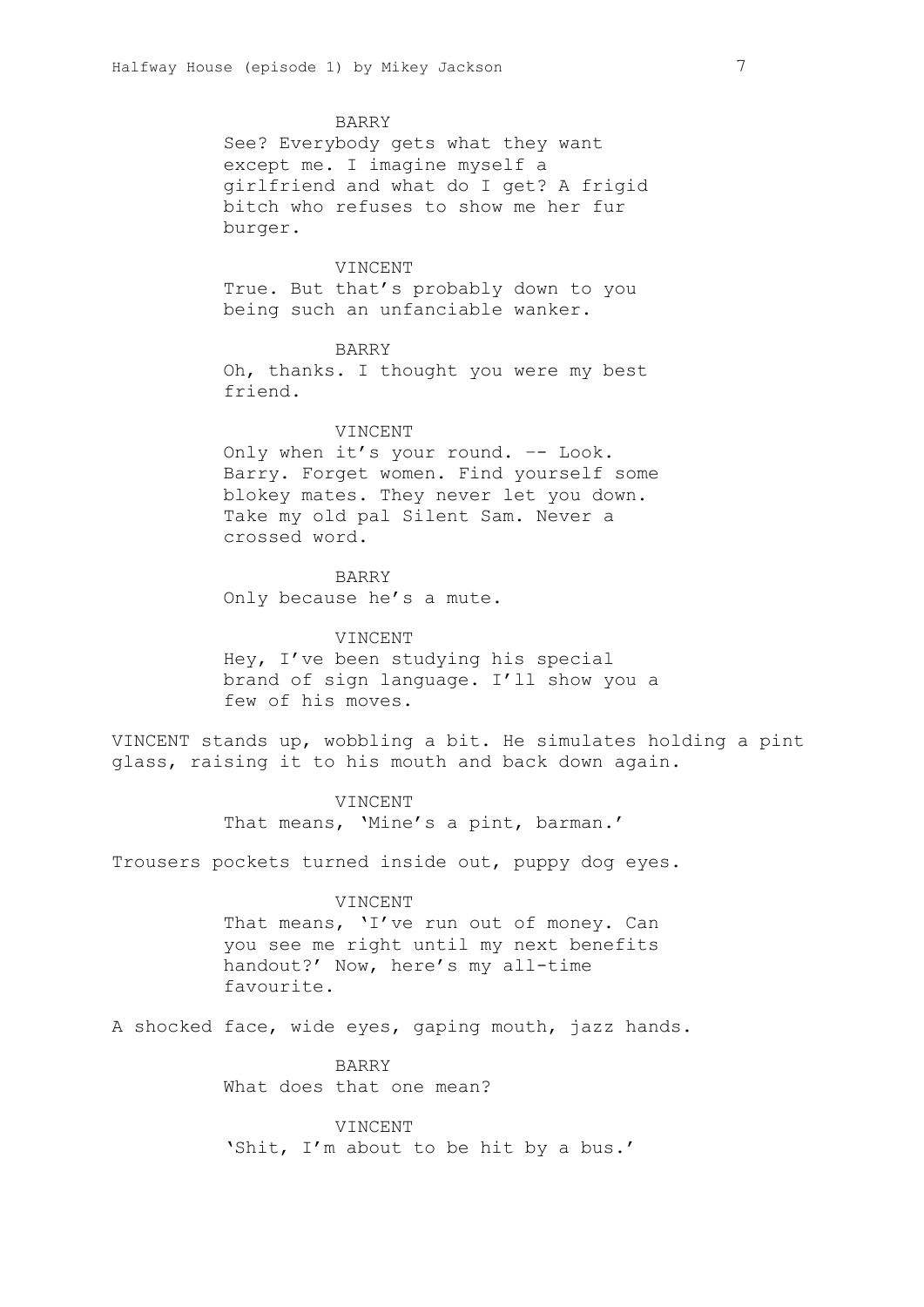BARRY How do you know that?

VINCENT Because that's what he did just before being hit by a bus.

BARRY What? Is he all right?

VINCENT Of course he's not, he's dead. He was hit by a bus. Weren't you listening?

BARRY Bloody hell. Was it quick?

VINCENT About forty miles an hour.

BARRY No, no, no, I meant his death.

VINCENT returns to the sofa, downing more vodka.

VINCENT Well, I'm no coroner, but I'd say it was pretty instantaneous.

Introducing GEORGE PLINK via the kitchen door in full Elvis Presley Vegas gear, performing an exaggerated routine of pelvis moves. Then, mimicking the Elvis sneer and voice combo –-

> GEORGE Aha-ha. Thank you very much. You're a wonderful audience.

> BARRY Who do you reckon George thinks he is today?

VINCENT No idea. It's difficult to tell from so few clues.

GEORGE (more gyrations) Aha-ha. I am the King.

VINCENT I agree. You're 'king something.

GEORGE scowls, hands upon hips. And re-enter MADDY.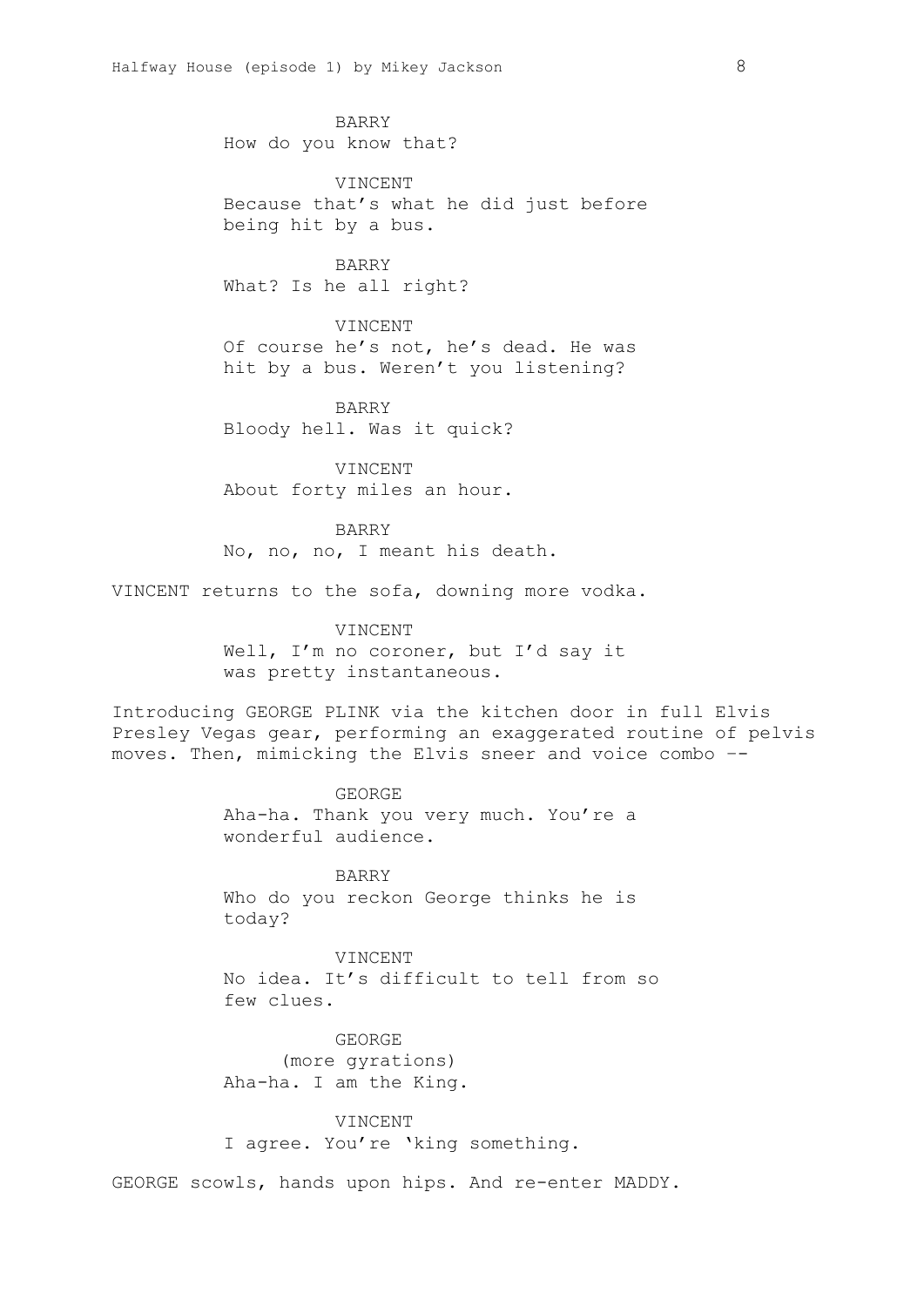MADDY Listen up, people. I've just taken an important phone call. We've got an inspector paying us a visit today to give this place a right going-over. BARRY Ooh, goody. Halfway House could do with a decent spruce-up. Especially that lavatory pan. MADDY He's not a cleaner, Barry, he's from Social Services. BARRY What does he want with us? MADDY He needs to check you're all being adequately looked after. BARRY Ah. Looks like you're buggered then. MADDY Don't be like that. If it wasn't for Halfway House, you'd still be in prison, George would be locked up in that mental hospital and Vincent would be stuck in rehab. VINCENT Please don't send me back to that hellhole. They refused to give me booze. They threatened me with cups of tea. Without biscuits.

MADDY Exactly. Do any of you really want to go back to where you came from?

Firm shakes of no way heads all round.

MADDY Good. Then help me out here.

VINCENT This inspector. Will he be strict?

MADDY Does a bear shit in the woods?